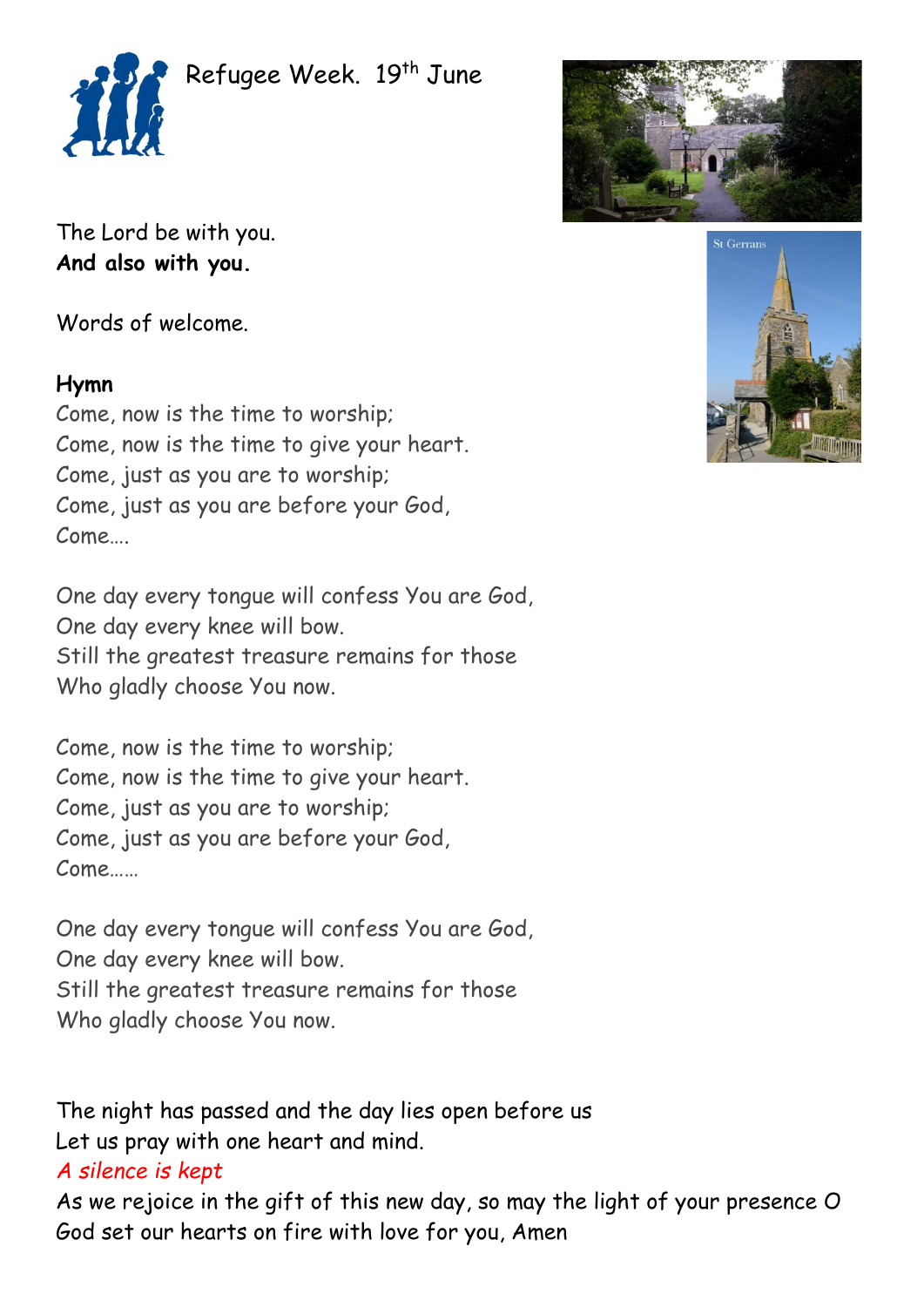## **INTRODUCTION**

Isaiah 61 vv 1-4

#### **Hymn**

#### **I the Lord of sea and sky**

I have heard my people cry. All who dwell in dark and sin My hand shall save. I who made the stars of night I will make their darkness bright. Who will bear my light to them? Whom shall I send?

I the Lord of snow and rain I have borne my people's pain. I have wept for love of them. They turn away. I will break their hearts of stone Give them hearts for love alone. I will speak my word to them Whom shall I send?

*Here I am Lord…*

*Here I am Lord, Is it I Lord? I have heard you calling in the night. I will go Lord, if you lead me. I will hold your people in my heart.*

I the Lord of wind and flame, I will tend the poor and lame. I will set a feast for them, My hand will save. Finest bread I will provide Til their hearts be satisfied. I will give my life to them. Whom shall I send?

*Here I am Lord…..*

**Confession -** We bring to mind those things which we have done which we ought not to have done, and those things which we have left undone which we ought to have done. We make our confession to God in the silence of our hearts. **Absolution -** God alone knows. He sympathises with our weaknesses and forgives all our transgressions. To Him there are no secret struggles or silent cries. He hears. He sees. He loves. He forgives for He is the Father of all mercies, the God of all comfort.

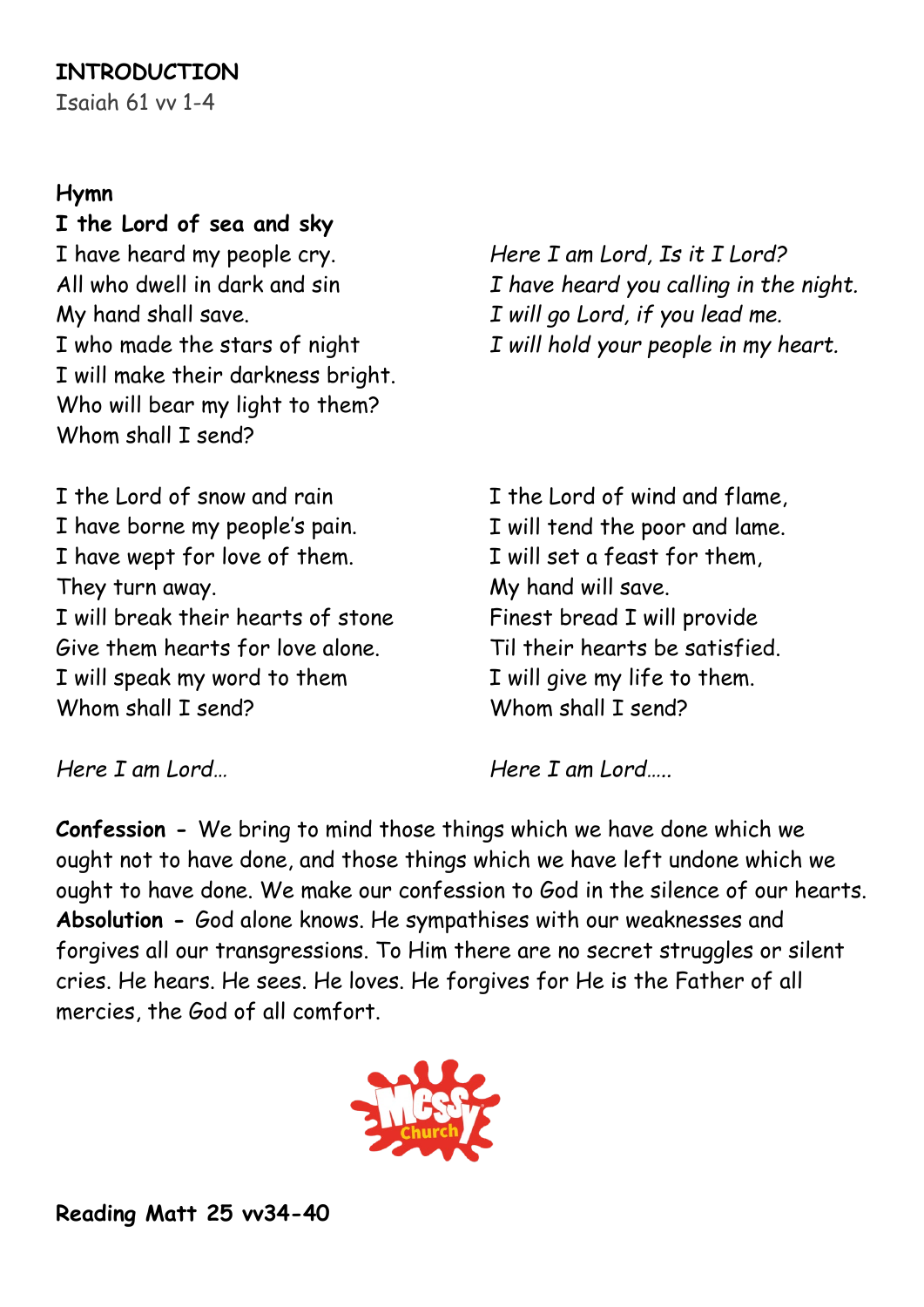# **THOUGHT FOR THE DAY**

**The Creed** - Let us declare our faith in God.

**We believe in God the Father, from whom every family in heaven and on earth is named. We believe in God the Son who lives in our hearts through faith, And fills us with His love. We believe in God the Holy Spirit,who strengthens us from on high. We believe in one God, Father, Son and Holy Spirit, AMEN** 

#### **Let us pray**

**Collect -** Almighty and merciful God, whose Son became a refugee and had no place to call his own; look with mercy on those who today are fleeing from danger, homeless and hungry.

Bless those who work to bring them relief; inspire generosity and compassion in all our hearts; and guide the nations of the world towards that day when all will rejoice in your Kingdom of justice and of peace;

Through Jesus Christ our Lord**. Amen.**

#### **Lord's Prayer**

### **Hymn**

When I needed a neighbour, were you there, were you there? When I needed a neighbour, were you there? And the creed and the colour and the name won't matter Were you there?

I was hungry and thirsty, were you there, were you there? I was hungry and thirsty, were you there? And the creed and the colour and the name won't matter Were you there?

I was cold, I was naked, were you there, were you there? I was cold, I was naked, were you there? And the creed and the colour and the name won't matter Were you there?

When I needed a shelter, were you there, were you there? When I needed a shelter, were you there? And the creed and the colour and the name won't matter Were you there?